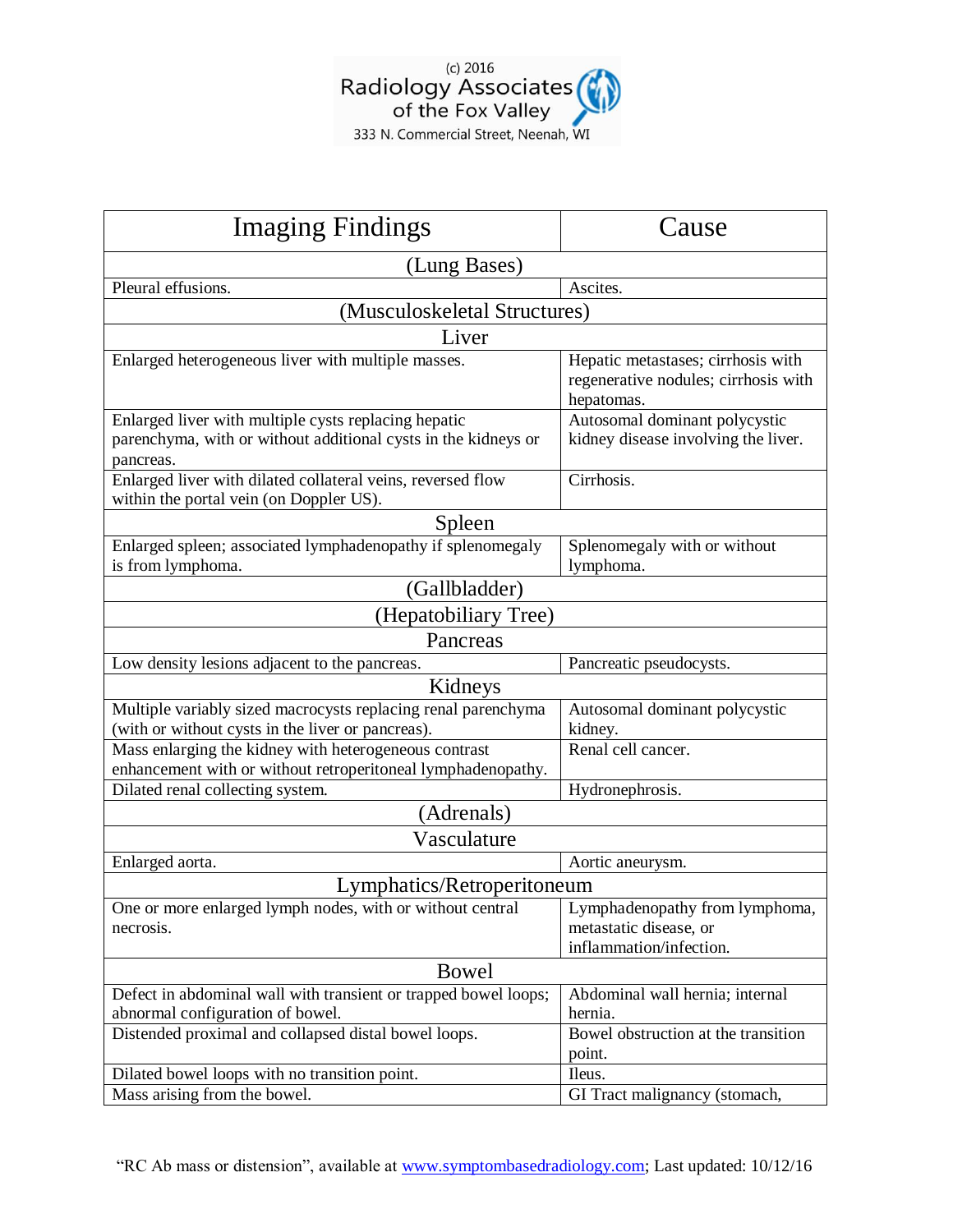|                                                                 | colon)                            |  |
|-----------------------------------------------------------------|-----------------------------------|--|
| <b>Peritoneal Cavity</b>                                        |                                   |  |
| Fluid interspersed amongst bowel loops usually first in the     | Ascites.                          |  |
| pelvis and then more diffusely in the abdomen. Associated       |                                   |  |
| pleural effusions.                                              |                                   |  |
| Usually ascites separating solid masses spread through the      | Malignancy (peritoneal implants), |  |
| peritoneal cavity.                                              | most commonly ovarian.            |  |
| Air within the peritoneal cavity.                               | Pneumoperitoneum                  |  |
| Fluid and possibly air between bowel loops.                     | Pus from peritonitis              |  |
| Abdominal Wall                                                  |                                   |  |
| Defect in abdominal wall with transient or trapped bowel loops; | Abdominal wall hernia; internal   |  |
| abnormal configuration of bowel.                                | hernia.                           |  |
| Pelvis                                                          |                                   |  |
| Dilated bladder; possible associated causative mass of the      | Bladder.                          |  |
| prostate or low pelvis.                                         |                                   |  |
| Cyst, complex lesion, or solid mass arising from the pelvis.    | Ovarian lesion                    |  |
| <b>ABBREVIATIONS</b>                                            |                                   |  |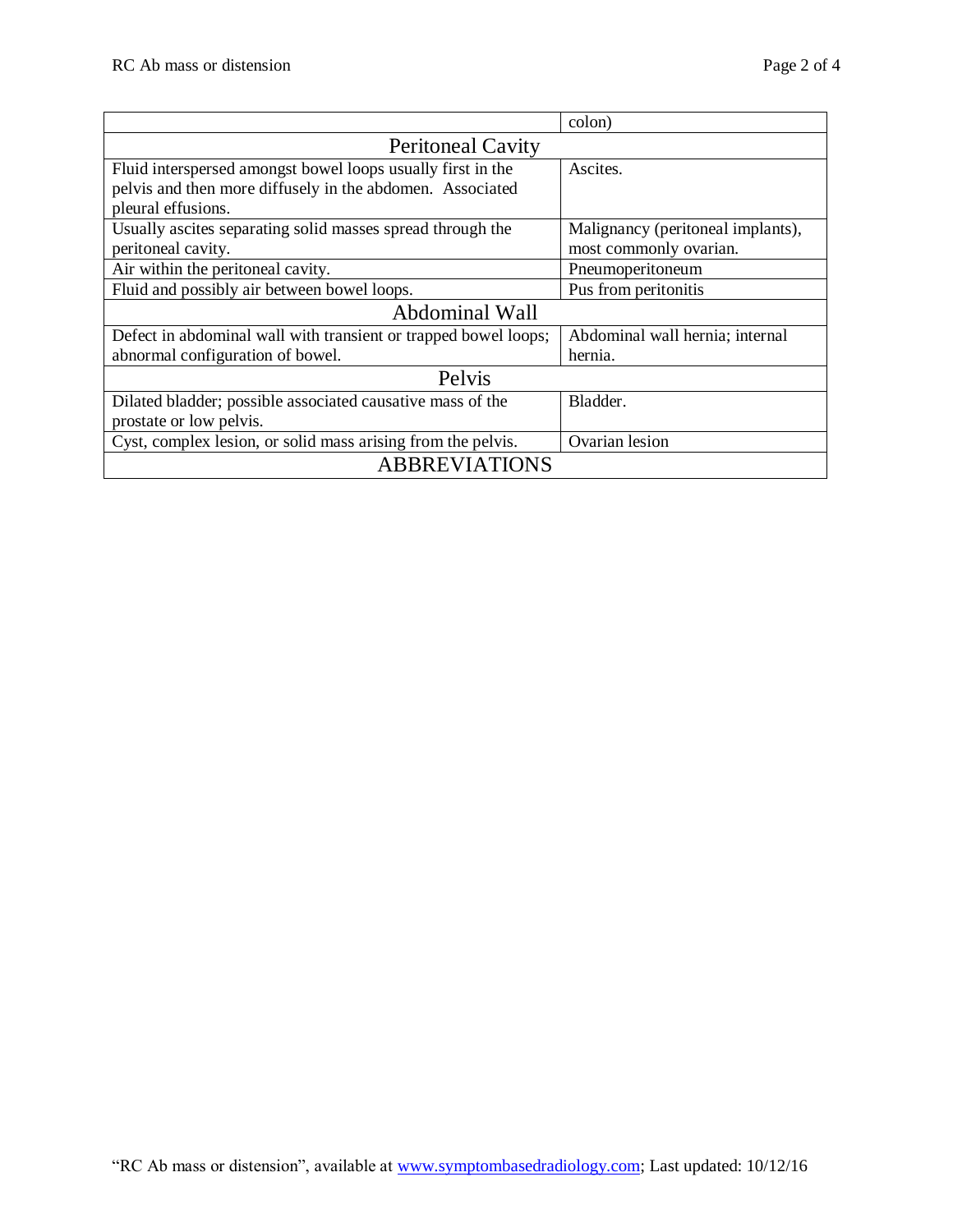## **DICTATION TEMPLATE WITH PROMPTS FOR ABDOMEN AND PELVIS CT PERFORMED FOR ABDOMINAL DISTENSION**

## CT ABDOMEN AND PELVIS ENHANCED

INDICATION: [Review record for fever, tachycardia, WBC, lipase, amylase, and liver enzymes. If abdominal pain dominates the clinical presentation, consider using abdominal pain checklist.]

COMPARISON: [Check priors to see if following a known lesion.]

TECHNIQUE: [If there is a focal mass, make sure that it has been marked. Describe technique.]

FINDINGS:

Lung bases: [Pleural effusions (secondary to ascites).]

Musculoskeletal structures: []

Liver: [Enlarged liver with multiple masses (metastases, regenerative nodules). Enlarged liver with replacement of parenchyma by cysts (autosomal dominant polycystic kidney disease). Enlarged liver with dilated collateral veins (cirrhosis).]

Spleen: [Enlarged spleen (lymphoma).]

Gallbladder: []

Hepatobiliary tree: []

Pancreas: [One or more low density lesions adjacent to the pancreas (pseudocysts).] Kidneys: [Enlarged kidneys with replacement of parenchyma by cysts (autosomal dominant polycystic kidney disease). Mass enlarging the kidney without or with retroperitonal lymphadenopathy (renal cell cancer). Dilated renal collecting system (hydronephrosis).] Adrenals: []

Vasculature: [Dilated aorta (aneurysm).]

Lymphatics/retroperitoneum: [Enlarged lymph nodes (lymphadenopathy from lymphoma, metastatic disease, or inflammation/infection).]

Bowel: [Defect in the abdominal wall with trapped bowel loops (abdominal wall hernia). Abnormal configuration of bowel loops (internal hernia). Distended proximal and collapsed distal bowel loops (bowel obstruction at the transition point). Dilated bowel loops with no transition point (ileus). Mass arising from the bowel (malignancy).]

Peritoneal cavity: [Fluid interspersed among bowel loops (ascites). Fluid interspersed among bowel loops and soft tissue masses (malignant ascites with peritoneal implants). Fluid (and possibly air) interspersed among bowel loops (pus from peritonitis). ]

Abdominal wall: [Defect in the abdominal wall with bowel loops (hernia).]

Pelvis: [Dilated bladder. Cyst, complex lesion, or solid mass arising in the pelvis (ovarian lesion).]

IMPRESSION: []